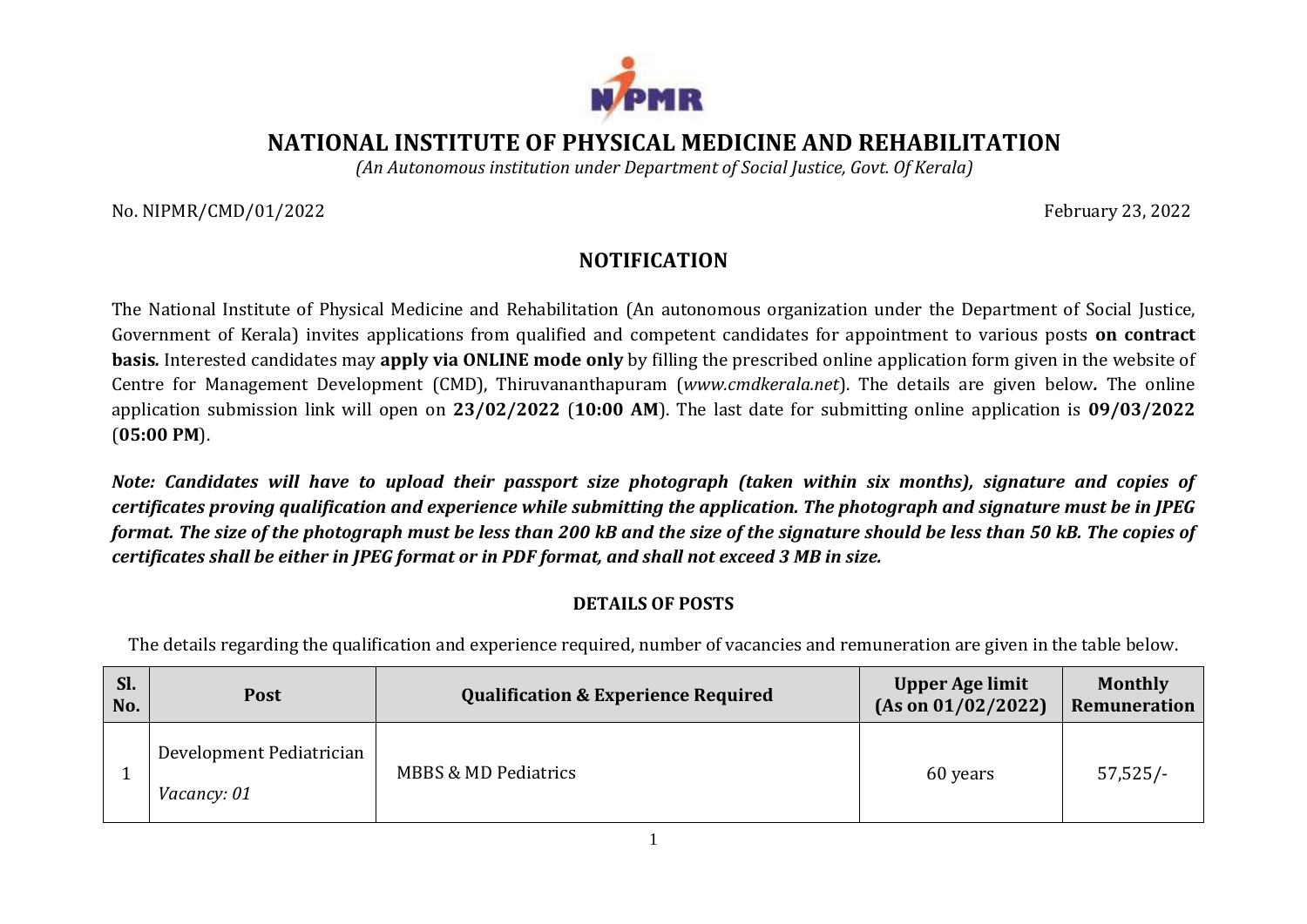| Sl.<br>No. | <b>Post</b>                           | <b>Qualification &amp; Experience Required</b>                                                              | <b>Upper Age limit</b><br>(As on 01/02/2022) | <b>Monthly</b><br><b>Remuneration</b> |
|------------|---------------------------------------|-------------------------------------------------------------------------------------------------------------|----------------------------------------------|---------------------------------------|
| 2          | Occupational Therapist<br>Vacancy: 02 | MOT/BOT with 3 years' experience preferable                                                                 | 40 years                                     | $36,000/-$                            |
| 3          | Clinical Psychologist<br>Vacancy: 01  | M. Sc Clinical Psychology and M. Phil Clinical Psychology<br>with valid RCI registration                    | 40 years                                     | $36,000/-$                            |
| 4          | Steward<br>Vacancy: 01                | Degree in Home Science or<br>Degree in Catering Science & Hotel Management<br>with basic computer knowledge | 40 years                                     | $20,065/-$                            |
| 5          | Vocational Instructor<br>Vacancy: 02  | D. Ed in Vocational Rehabilitation with valid RCI<br>registration                                           | 40 years                                     | $28,100/-$                            |

## *Note:*

- 1. It shall be noted that admittance to various stages of the recruitment will be provisional only and will not confer any claim unless various other conditions of the selection process are satisfied. Detailed scrutiny of the applications/credentials will be conducted before interview/appointment. Any discrepancy found during the detailed scrutiny will result in the rejection of the candidature.
- 2. Have a valid personal e-mail ID and mobile no., which should be kept active till the completion of this Recruitment Process. All official communication will be sent to the registered e-mail ID of the candidate.
- 3. Educational qualifications should be from a University/Institution/Board recognized by Govt. of India/approved by Govt. Regulatory Bodies.
- 4. Candidates are advised to carefully fill and verify the details filled in the online application themselves as no change will be possible/ entertained after the submission.